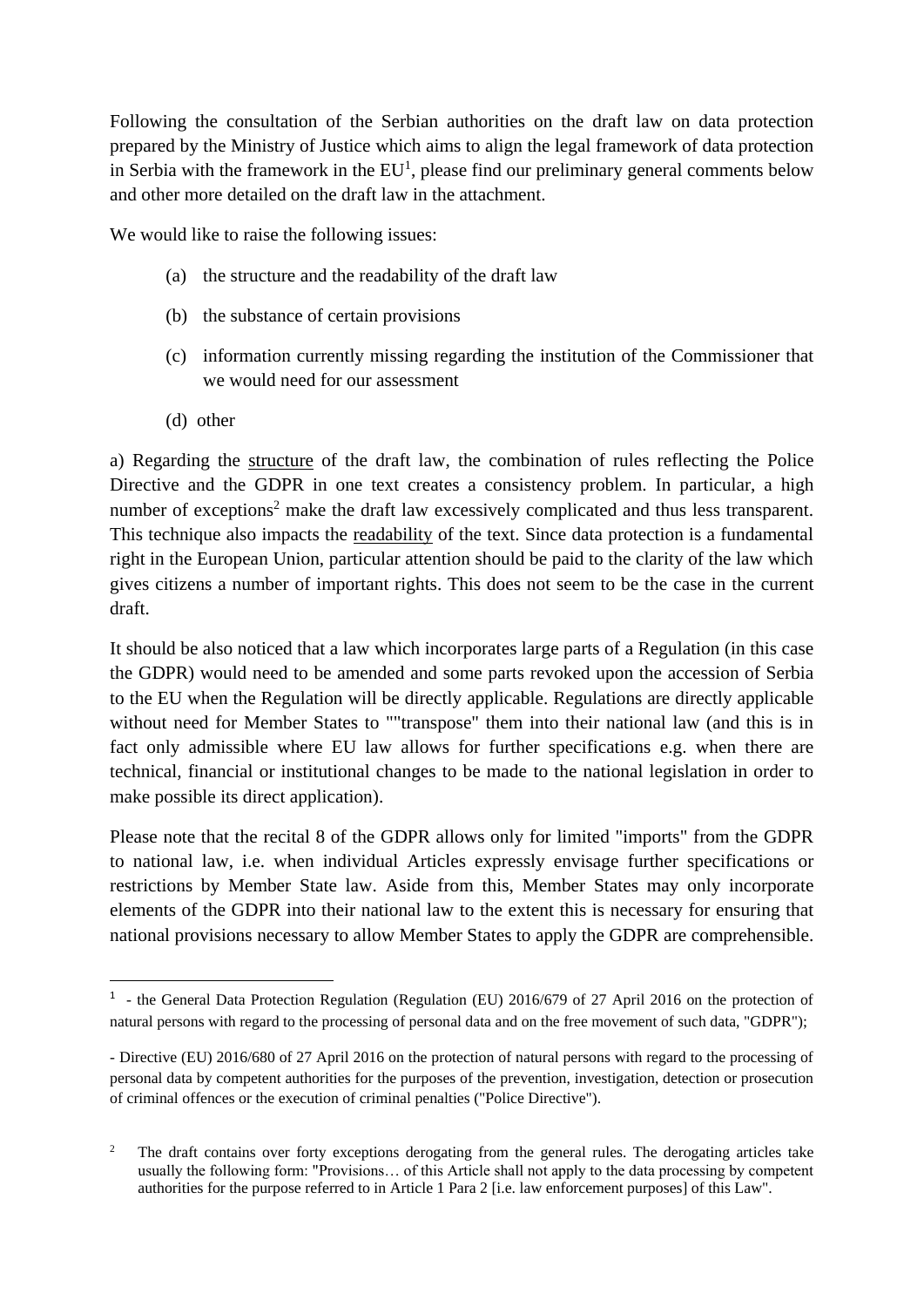However, in line with the accession requirements, there is a need for Serbia to bring the Data protection law in line with the acquis. Therefore, to avoid a situation where the entire data protection law would need to be revoked on the day of accession, it may be preferable to draft a law which separates provisions reflecting the GDPR from provisions reflecting the Police Directive so that the future revocation or amendments will be targeted to the specific parts..

b) Regarding the substance a number of articles significantly differ from the relevant provisions in the GDPR. An example is the notion of *"legitimate interests".* The GDPR considers as lawful data processing which is necessary for the purposes of the legitimate interests pursued by the controller or by a third party, except where such interests are overridden by the interests or fundamental rights and freedoms of the data subject. These interests refer to the stake that a controller may have in the processing, or the benefit that it derives (or that others might derive) therefrom (e.g., the interest of a bank to use its customer data to detect fraud or protect against money laundering schemes). The draft Serbian law substitutes this notion of *"legitimate interests"* with *"interest based on law"* (Art. 12, 24, 25, 28, 34, 54, 70, 91 of the draft law) which however is not the same*.*

Other examples of differences with the GDPR include the definition of consent (Art 4), the provisions on transfers in specific situations (Art. 69) or the references (only) to "administrative disputes" (rather than judicial redress) in Art. 83.

Finally, while as a rule the recitals to an EU regulation only have interpretative character, they play an important role in the specific case of the GDPR which contains a number of (sometimes complex) concepts that the recitals help to clarify. We notice that the draft law does not reflect these recitals, but it should then be checked whether there are important clarifications which should be included directly in the text of the draft law.

c) There is also missing information which we would need in order to be able to assess the draft. Concretely, as regards the status and independence of the Commissioner for Information of Public Importance and Personal Data Protection, the draft law contains some provisions but also refers to the Law on Free Access to Information of Public Importance. Given that this 2004 law is currently under amendment, we need to receive the text of this draft law in order to check whether there are no gaps or contradictions. In addition we would like to suggest that the authorities should reflect whether for the sake of legal certainty, other legal solution should not be adopted regarding the law that contains the provisions regarding the institutional framework given the two roles of the Commissioner (data protection and access to information)<sup>3</sup>.

d) some technical issues should be addressed. This concerns an important number of complex, and sometimes highly convoluted provisions (e.g. Art. 40), wrong cross references (e.g. penultimate paragraph of Art. 65, the first paragraph of Art. 68), but also for instance the

1

<sup>&</sup>lt;sup>3</sup> Eg in the Slovenian legislation a separate law establishes the institution (the Information Commissioner Act) and in addition to this there are two separate laws one on data protection and one on access to documents https://www.ip-rs.si/en/legislation/informationcommissioner-act/